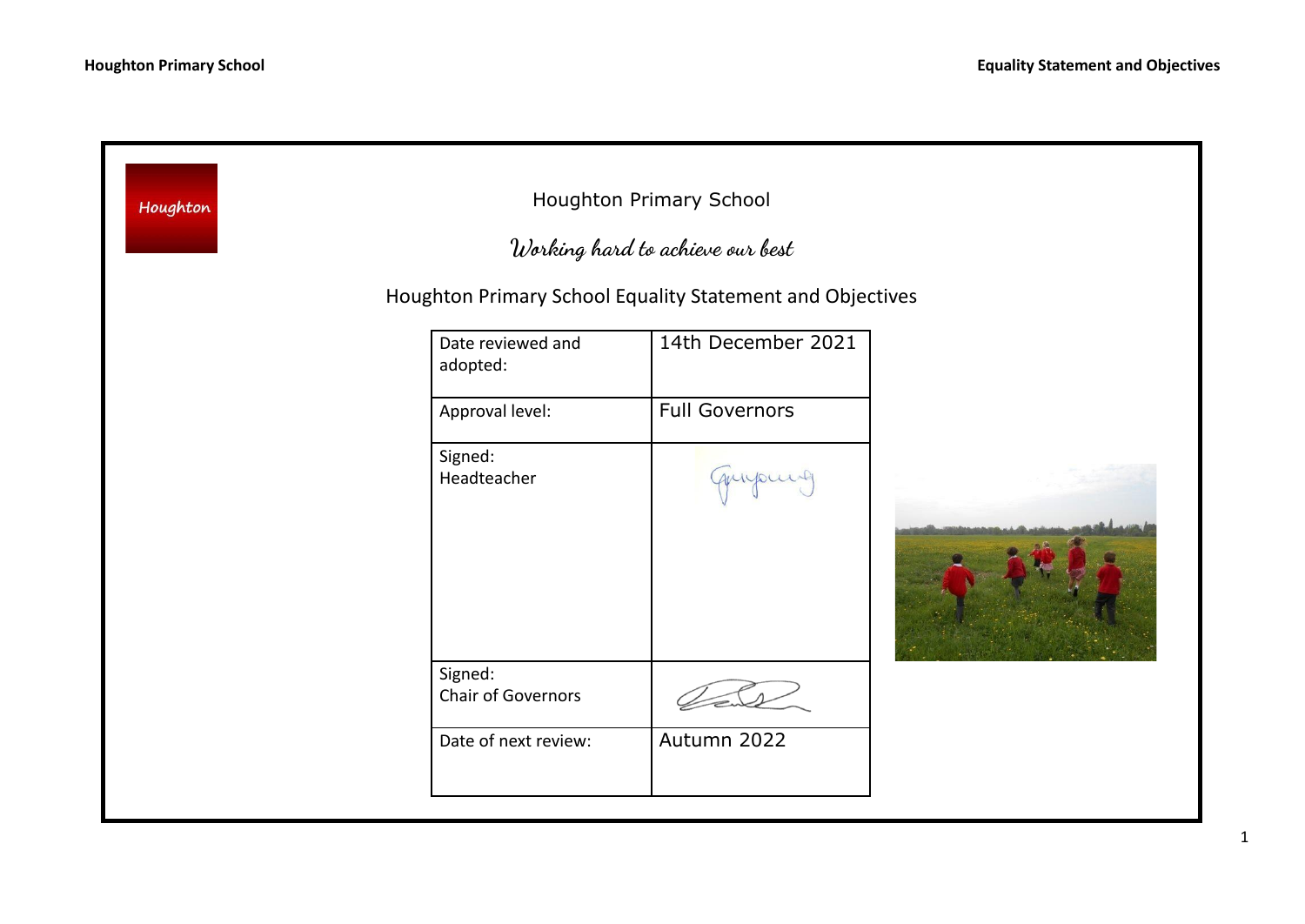# **Equalities Statement**

We value and respect everyone in our community and work as a team with the commitment to:

- promoting equality of opportunity
- eliminating discrimination and harassment
- valuing diversity and promoting positive relationships
- providing an inclusive education which enables all pupils to develop their full potential
- meeting the requirements of the Equality Act 2010.

# **The Equality Act 2010**

The Equality Act 2010 replaces previous anti-discrimination legislation with a single Act. The Equality Duty is set out in section 149 of the Act. It replaces the three previous public sector equality duties – for race, disability and gender – and covers the following protected characteristics:

- Age
- **Disability**
- Gender reassignment
- Marriage and civil partnership (but only in respect of eliminating unlawful discrimination)
- Pregnancy and maternity
- Race
- **Religion or belief**
- Sex
- **Sexual orientation**

We ensure that we have due regard for the need to:

- eliminate unlawful discrimination, harassment and victimisation and other conduct that is prohibited by the Act
- advance equality of opportunity between people who share a characteristic and those who don't
- foster good relations between people who share a characteristic and those who don't.

# **School Policies**

The Governing Body will ensure, that in the cycle of policy reviews, that policies and practices are scrutinised to identify the effects they have on individuals or groups of people in relation to equality.

# **Aims of the School**

Our School aims for our whole community to achieve their best by;

- **A: Aiming high...** *within an Active curriculum which is Accessible to all in order to Achieve the very best that we can*
- **C: Challenging ourselves...** *within a culture of Care, Cooperation and Community.*
- **H: Helping each other...** *to achieve within a Happy, Healthy and Hardworking environment*
- **I: Inspiring others...** *to be Independent, Involved and ever Improving*
- **E: Excellence...** *in all that we do, having the highest expectations of ourselves and others...*
- **V: Valuing every individual...** *and providing Varied and Valuable learning experiences*
- **E: Encouraging everyone...** *through our Enthusiasm and Eagerness to be our very best*

We will tackle discrimination by the positive promotion of equality, challenging bullying and stereotypes and creating an environment which champions respect for all

# **Values and Beliefs**

We are an inclusive community School where pupils, parents, staff and governors work together to meet the needs of the community to better the lives of all.

We celebrate the positive contribution made by different social, ethnic and linguistic groups and by our established links within our community.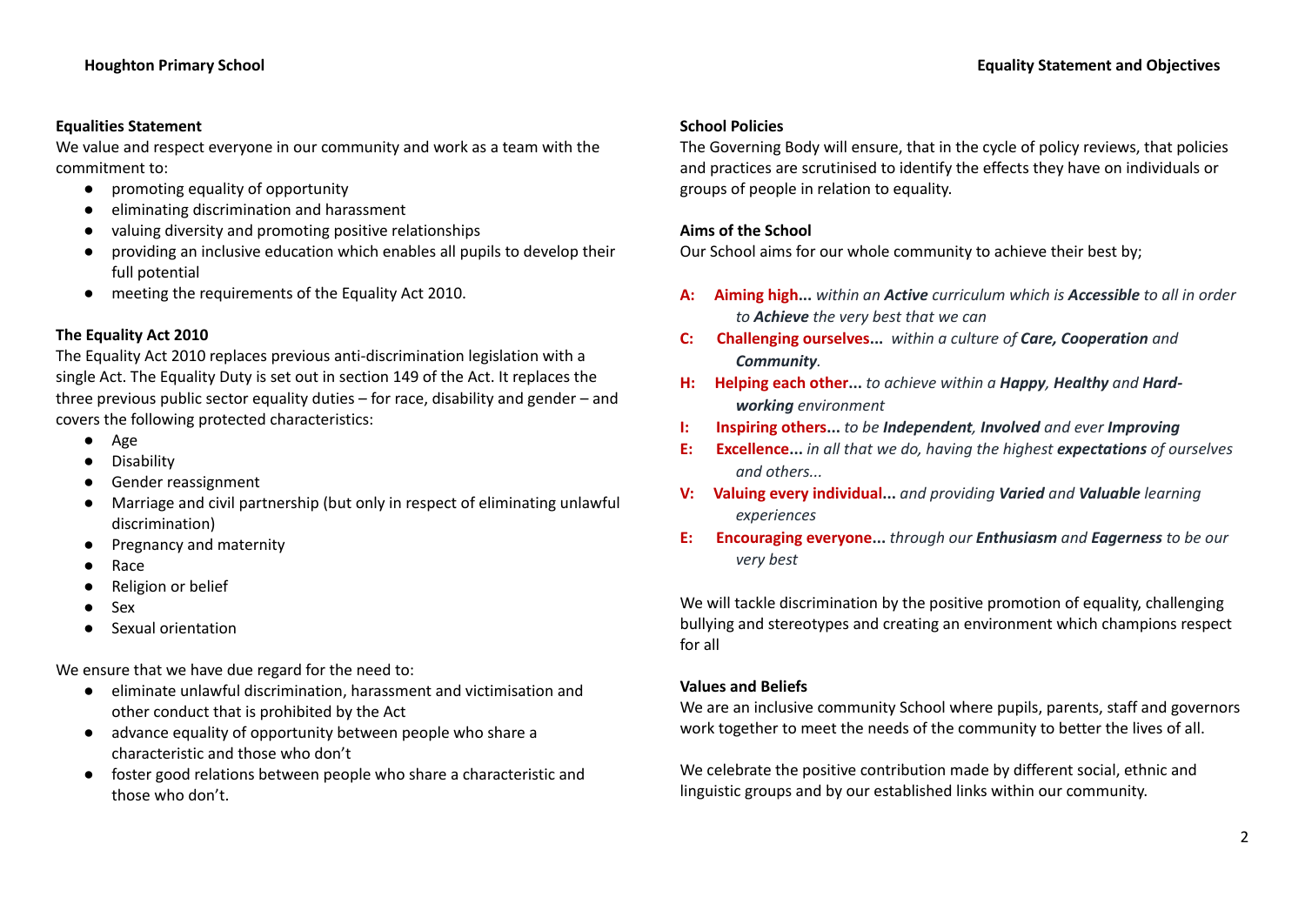We believe that members of our community should:

- have an entitlement to a quality education within a safe, attractive, clean and orderly learning environment
- have access to a broad, balanced, interesting and challenging curriculum
- enjoy learning, achieve high standards and reach their potential
- be taught and supported by highly skilled and motivated staff
- be valued, respected and treated fairly
- show tolerance and respect towards others
- receive praise and encouragement and grow in confidence
- be responsible for their own learning and behaviour
- understand the need for good personal relationships and healthy living
- have access to a full range of extended services including childcare, health and social care, lifelong learning and an out of hours programme of sports and arts activities
- be enabled to make a positive contribution to the community and the wider world

Staff and governors demonstrate our values and commitment to equality by:

- ensuring acceptable behaviour
- responding to incidents and complaints in a proactive way
- providing access to services, facilities and information
- recruiting and employing people fairly
- **●** meeting specific needs

**This statement was reviewed and agreed by the full governing body on 14th December 2021. It will be reviewed annually.**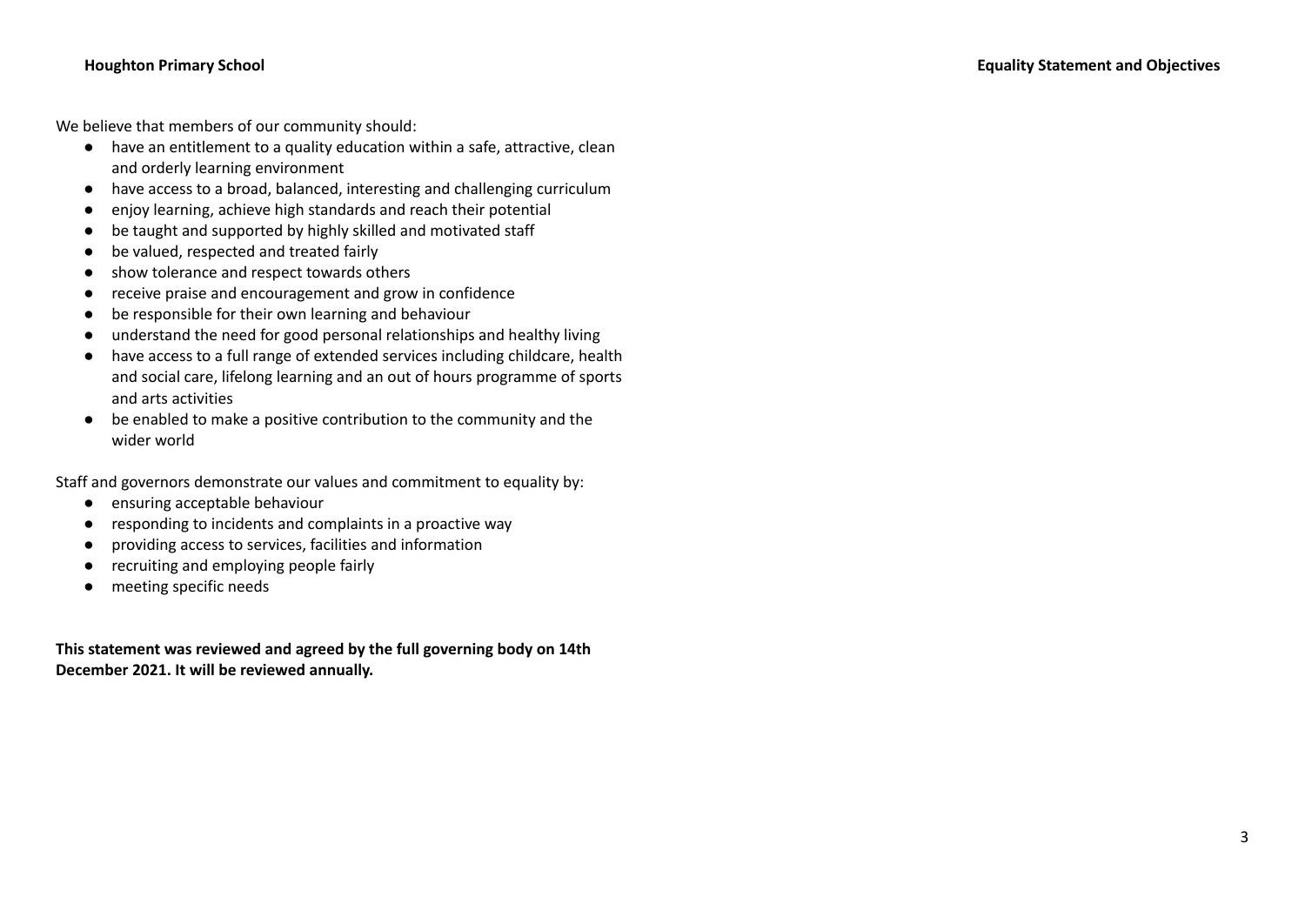# **Our Equality Objectives 2021 - 24**

### **Objective 1:**

**Through pupil progress meetings, monitor and analyse pupil achievement by ethnicity, gender and SEND acting on any trends or patterns in the data which may lead to additional support for pupils.**

#### Action to be taken:

- Analysis of attainment data by protected characteristics at a whole school level, through focussed SLT and Governor meetings.
- Teachers and TAs monitor their own classes for any trends and characteristics which may be emerging, responding accordingly,
- Support put in place where evidence suggests it is necessary, communicating progress with parents and carers and how to support their child's learning and development at home.
- Impact of interventions reviewed and adjusted where necessary.

## Intended impact:

All children will achieve well and make good progress regardless of their gender, any disabilities, ethnicity, culture, nationality, their religious or non-religious affiliation or their sexual orientation.

### **Objective 2:**

**Monitor pupil behaviour incident data, to ensure there are no patterns indicating disadvantage for children with protected characteristics, taking appropriate action to close any gaps.**

#### Action to be taken:

At least termly monitoring of behaviour incidents by protected characteristics, with any patterns identified and actions formulated.

Liaison with parents where necessary to ensure support for pupils and to close any gaps.

Staff refresher training on school positive behaviour approach through the application of Golden Rules and in the importance of positive relationships between staff, pupils and parents / carers to ensure the best foundations for behaviour management and positive self-esteem.

## Intended impact:

Positive responses within our pupil happiness and well-being survey and parent questionnaire.

The school's behaviour approach is fully embedded and used consistently across all teams to ensure positive and impactful responses to behaviour across the school.